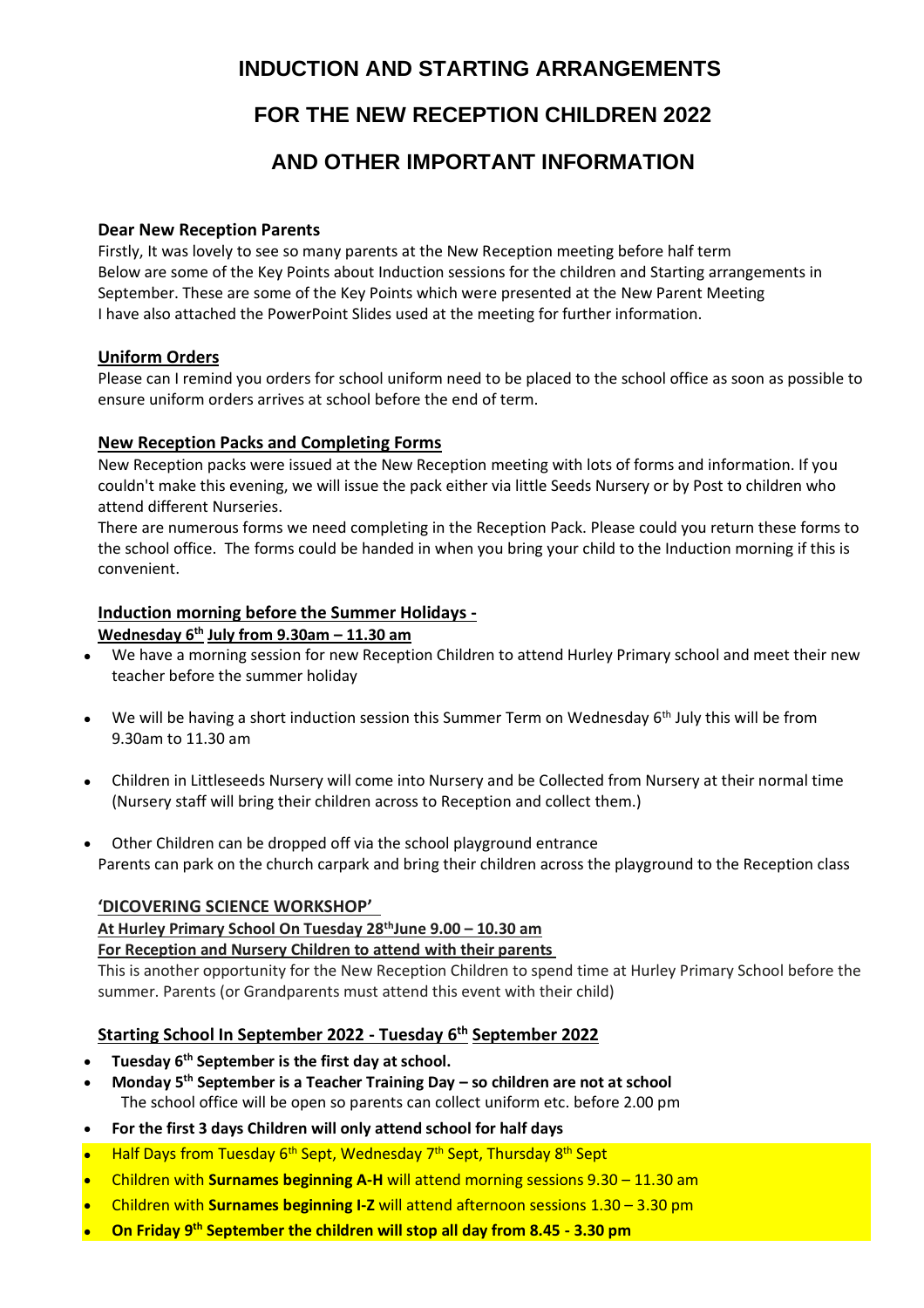# **TIMES FOR THE SCHOOL DAY - When children are in school full time**

Parents are requested not to come in with the children Please drop the children at the gate and there will be an adult there to greet them If children are unwell, please contact the school office 01827 872207

#### **In Reception children arrive at 8.45 am**

#### 8.45-11.45 Morning session

Free flow healthy snack and milk (Milk is free until their 5<sup>th</sup> birthday)

11:45 – 12:30 pm Dinner Time

12.30 pm Afternoon Session

2.15 pm Afternoon Break

**3.30 pm Collect children from classes Please note children not allowed to go with anyone without consent If someone else is picking up your child, please notify the reception team in advance**

# **HURELY BIRDS - before and after school care club**

- Start Time 7:30am Finish Time at 5:30pm
- Morning sessions £4.00 and £3.50 for siblings
- After school £5.00 for the first hour and £3 for siblings
- After the first hour £2.00 per child per half hour (no further concessions)
- There is a Hurley Birds information sheet in the Reception pack and a page on our School website <https://hurleyschool.co.uk/hurleybirds/>
- Register via an online form on the school website
- Then book your sessions as far in advance as possible using the Hurley Birds email **Hurley Birds email is** [hurleybirds@welearn365.com](mailto:hurleybirds@welearn365.com)

# **Good Attendance and Punctuality are essential**

- Poor attendance or punctuality can ruin your child's education
- Please try to ensure your child attends school on time and regularly
- If your child is absent, please phone 01827 872207 to report your child's absence as soon as possible and before 10.30 am
- Holidays Taking holidays during school is are strongly discouraged and unless there very extreme circumstances we are not allowed to authorise holidays.
- Persistent Absence families taking an unreasonable time off school without adequate reasons for absence may be fined

# **Pupil Premium Entitlement**

**Primary schools are given additional funding to support certain groups of pupils PLEASE LET US KNOW IF YOUR CHILD BELONGS TO ONE OF THESE GROUPS**

- **Children eligible for FREE SCHOOL MEAL** from Reception to Year 6 who are, or have ever been, entitled to free school meals based on their family income: Please See details below
- **Children in care or Children previously in care** who have been adopted, or who have a special guardianship order, child arrangements order or a residence order:
- **Children from service families**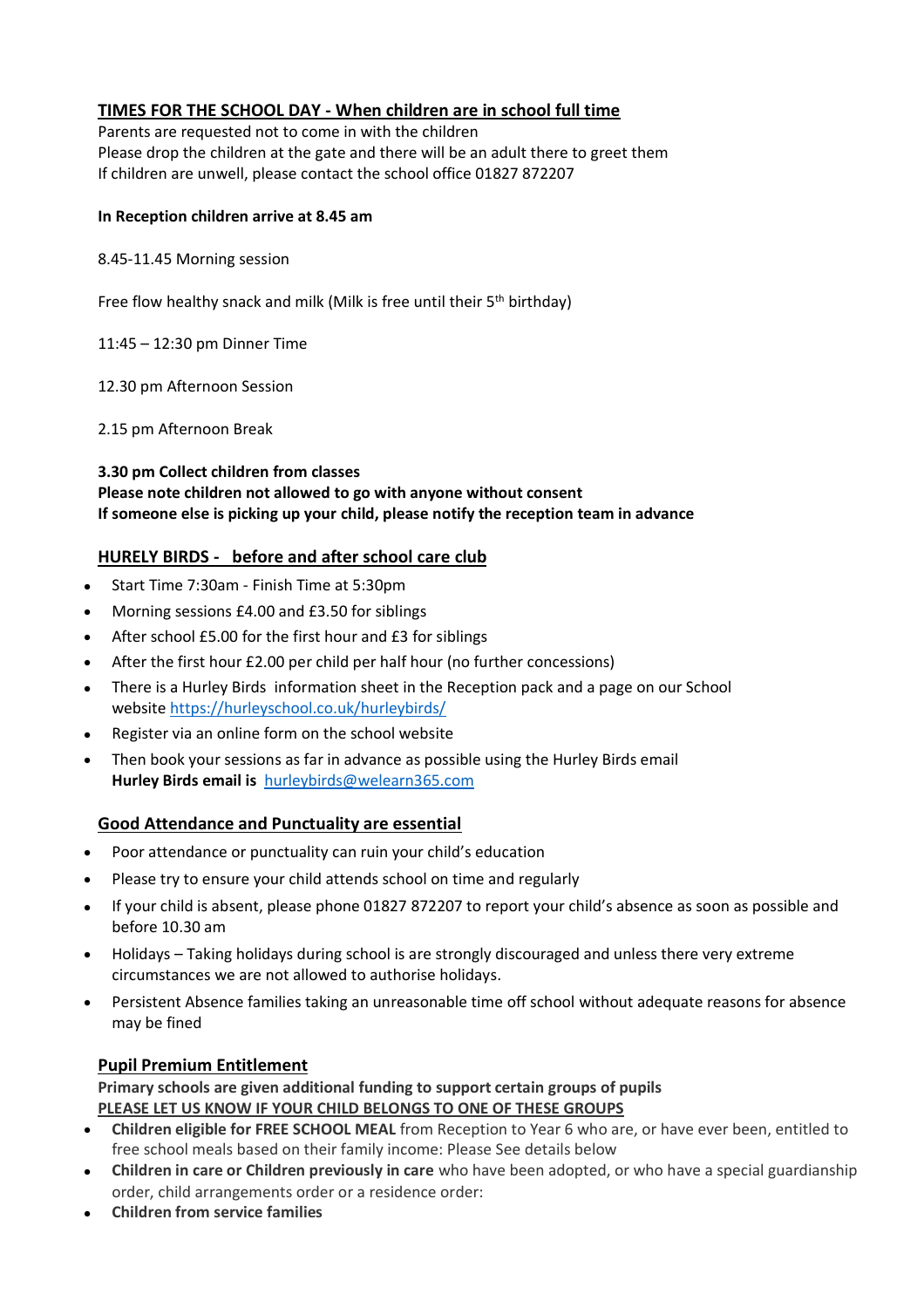# **PLEASE CHECK YOUR ELIGIBIITY FOR INCOME RELATED FREE SCHOOL MEALS**

All infant children are eligible for universal school meals for infant pupils **However, some children will also qualify for FREE SCHOOL MEALS - due to their family income If your child qualifies for free school meals, it's very important that you notify school because this enables** 

**the school to claim pupil premium funding to support your child's education**

**Families who receive the following are eligible for free school meals:**

- income support
- income-based Jobseeker's Allowance (JSA)
- income-related employment and support allowance (ESA)
- guarantee element of state pension credit
- Universal Credit (with an annual income of less than £7,400)
- Both income-based and contribution-based JSA/ESA if you receive the same amount for both. You should also qualify if you receive both, but the income-based amount is greater, but not if the contribution-based amount is greater.
- Families who are awarded Child Tax Credit and have an annual income, as assessed by HMRC, not in excess of £16,190 are also eligible to claim free school meals providing there is no entitlement to Working Tax Credit (unless in respect of a 4-week 'run-on').

# **IF ELIGIBLE PLEASE ENSURE YOU APPLY & PLEASE INFORM SCHOOL APPLY FOR YOUR 'FREE SCHOOL MEALS' STATUS BY FOLLOWING**

**THE LINK [https://admissions.warwickshire.gov.uk/Synergy/login.aspx?ReturnUrl=.%2FParents%2F](https://eur02.safelinks.protection.outlook.com/?url=https%3A%2F%2Fadmissions.warwickshire.gov.uk%2FSynergy%2Flogin.aspx%3FReturnUrl%3D.%252FParents%252F&data=02%7C01%7Cwebmaster%40warwickshire.gov.uk%7Cfad020750d794a4e39a908d792b37c1b%7C88b0aa0659274bbba89389cc2713ac82%7C0%7C0%7C637139171884953745&sdata=femBOYQnRSqjRFdCSNA5GlX8xLxxdSP11YVrC%2B4bzXw%3D&reserved=0) OR RING 01926 359189**

**If you need some help, or further advice please visit or phone the school office on 01827 872207**

# **Useful contacts**

Please contact school if you have any questions, worries or concerns **School phone number** 01827 872207

- **Class Teacher** [hickman.j@welearn365.com](mailto:hickman.j@welearn365.com)
- **Headteacher**[Head2032@welearn365.com](mailto:Head2032@welearn365.com)
- **School Office** [Admin2032@welearn365.com](mailto:Admin2032@welearn365.com)
- **Assistant Headteache**r [Hardman.M@welearn365.com](mailto:Hardman.M@welearn365.com)
- **Hurley Birds** [hurleybirds@welearn365.com](mailto:hurleybirds@welearn365.com)

# **SCHOOL COMMUNCATION**

**New Reception Children will be provided with a FREE School Book Bag A Home School Communication Book and Reading Diary**

• **SCHOOL EMAIL and TEXTS**

Whole school Newsletters and updates are usually sent via the school email system OR school Texts

- **Group Emails** please provide up to date email addresses
- **Texts –** we need your up-to-date mobile phone numbers

# **THE SCHOOL WEB SITE**

[https://hurleyschool.co.uk](https://hurleyschool.co.uk/)

# **School Facebook Page**

If you 'like' the Hurley Primary Facebook Page, this is full of interesting Whole School events and helps you keep in such with what's happening in school

#### **Class Homeroom Page**